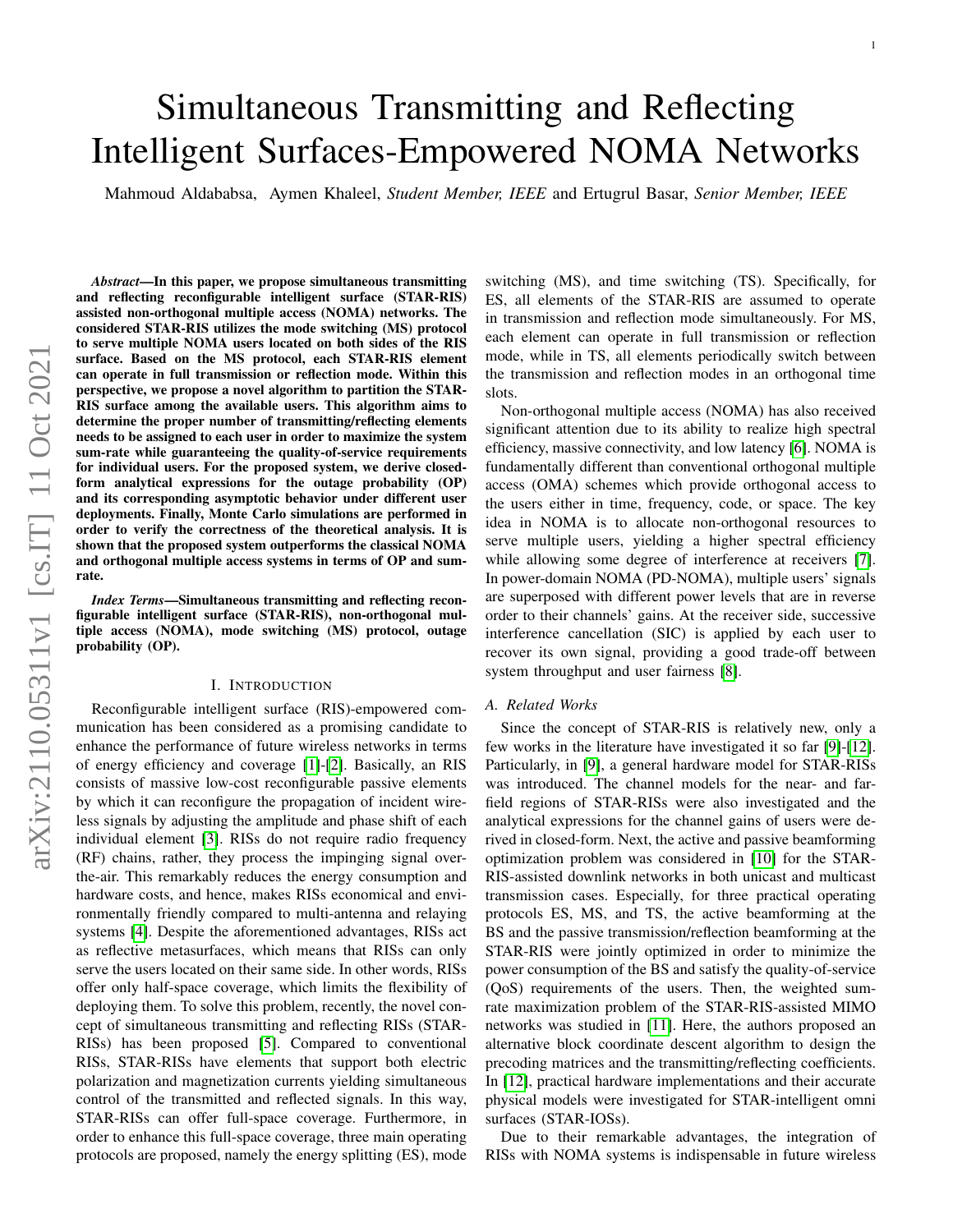communications to fulfill the stringent demands on data rate and connectivity [\[6\]](#page-8-5). Motivated by this, recent research efforts have been devoted to STAR-RIS assisted NOMA systems [\[13\]](#page-8-12)- [\[18\]](#page-8-13). Particularly, the authors in [\[13\]](#page-8-12) maximized the coverage range of STAR-RIS aided two-user communication networks for both NOMA and OMA by jointly optimizing the resource allocation at the BS and the transmission/reflection coefficients at the STAR-RISs. Next, the authors in [\[14\]](#page-8-14) exploited a STAR-RIS in NOMA enhanced coordinated multi-point transmission networks in order to eliminate and boost the inter-cell interferences and desired signals, respectively. Then, in [\[15\]](#page-8-15), by jointly optimizing the decoding order, power allocation coefficients, active beamforming, and transmission/reflection beamforming, the achievable sum-rate was maximized for the STAR-RIS-assisted NOMA system. The authors in [\[16\]](#page-8-16) used a STAR-RIS to enable a heterogeneous network that integrated uplink NOMA and over-the-air federated learning into a unified framework to address the scarcity of system bandwidth. In addition, they minimized the optimality gap while guaranteeing QoS requirements by jointly optimizing the transmit power at users and the configuration mode at the STAR-RIS. Finally, for the sake of deriving approximated mathematical channel models for STAR-IOS/RISs, the authors exploited the central limit, curve fitting and M-fold convolution models in [\[17\]](#page-8-17) while central limit theorem (CLT) and channel power gain models are used in [\[18\]](#page-8-13).

### *B. Motivation and Contributions*

It is worth mentioning that the aforementioned STAR-RIS assisted NOMA works mainly focus on the coverage range maximization [\[13\]](#page-8-12), interference mitigation [\[14\]](#page-8-14), sumrate maximization [\[15\]](#page-8-15), optimality gap minimization [\[16\]](#page-8-16) and obtaining tractable channel models [\[17\]](#page-8-17)-[\[18\]](#page-8-13). However, STAR-RIS partitioning problem and STAR-RIS element-wise mode selection have not been addressed yet.

To the best of our knowledge and with the above motivation, for the first time in the literature, we propose a STAR-RIS partitioning algorithm for a downlink STAR-RIS assisted NOMA network. In this network, the BS communicates multiple users with the assistance of a STAR-RIS. The users are assumed to be randomly deployed on the transmission and reflection sides of the STAR-RIS. According to the STAR-RIS MS protocol, each element of the STAR-RIS can operate in transmission or reflection mode. Therefore, in order to serve the users on both sides of the STAR-RIS, we propose a novel algorithm to partition the RIS surface among users on two stages. First, the RIS surface is partitioned into two parts, transmission and reflection parts, which contain all the elements that operate in transmission and reflection modes, respectively. Second, each STAR-RIS part is partitioned into subsurfaces, where each subsurface is allocated to serve a specific user located on the side of that part. Consequently, the proposed partitioning algorithm aims to determine the proper number of transmitting/reflecting STAR-RIS elements needs to be assigned to each user in order to maximize sum-rate while guaranteeing QoS requirements for the users. The main contributions of the paper can be summarized as follows:

- We propose a novel algorithm to partition the STAR-RIS surface among users on two stages, in order to maximize the system sum-rate while fulfilling the different QoS requirements for different users.
- We derive exact and asymptotic expressions of the OP for the STAR-RIS aided NOMA network under different user deployments.
- We verify the theoretical results by Monte Carlo simulations. Furthermore, with comprehensive computer simulations, we show the superiority of the proposed STAR-RIS assisted NOMA network over the classical NOMA and OMA systems in terms of OP and sum-rate.

### *C. Paper Organization and Notations*

The organization of the paper is given as follows: In Section [II,](#page-1-0) the system model of the STAR-RIS assisted NOMA network is described. The OP analysis is conducted in Section [III.](#page-3-0) In Section [IV,](#page-3-1) the STAR-RIS partitioning algorithm is presented. In Section [V,](#page-5-0) the numerical results are demonstrated and in Section [VI,](#page-6-0) the paper is concluded.

Notations: Matrices and vectors are denoted by an upper and lower case boldface letters, respectively.  $\mathbf{X} \in \mathbb{C}^{m \times n}$  denotes a matrix **X** with  $m \times n$  size.  $|\mathbf{x}|_n$  denotes the *n*th entry of a vector **x**.  $|\cdot|$ , **E**[ $\cdot$ ],  $[\cdot]$  and  $(\cdot)^{H}$  represent the absolute value, expectation operator, ceiling operator and Hermitian transpose, respectively.  $P_r(\cdot)$  symbolizes probability.  $F_X(x)$  denotes cumulative distribution function (CDF) of a random variable X.  $CN(\mu, \sigma^2)$  stands for the complex Gaussian distribution with mean  $\mu$  and variance  $\sigma^2$ .  $Q_m(\cdot, \cdot)$  refers to the mth order generalized Marcum Q-function.

### <span id="page-1-0"></span>II. STAR-RIS NOMA NETWORK: SYSTEM MODEL

Consider a downlink STAR-RIS assisted multi-user wireless network where a single-antenna base station (BS) and an RIS with  $N$  elements serve  $K$  single-antenna users by using PD-NOMA, as shown in Fig. [1.](#page-2-0) The users are grouped into two main clusters,  $C_t$  and  $C_r$ , which contain  $K_t$  users located in the transmission region and  $K_r$  users located in the reflection region of the RIS, respectively. In order to serve the users in both clusters, the RIS is partitioned into two main parts, where the first and second parts contain  $N_t$  and  $N_r$  elements to serve the users in  $C_t$  and  $C_r$ , respectively. The elements in the first and second parts are operated in the transmission  $(t)$ and reflection  $(r)$  modes, respectively, and the whole RIS is assumed to be deployed in the far-field of the BS. Furthermore, the transmission and reflection parts of the RIS are partitioned into subsurfaces, where each subsurface is allocated to serve a specific user in the transmission or reflection region. The BS- $U_k$  direct link is assumed to be blocked by obstacles, where  $U_k$  stands for the user  $k, k \in \mathbb{K}_{\chi}$ , note that  $\chi \in \{t, r\}$ ,  $\mathbb{K}_t = \{1, ..., K_t\}$  and  $\mathbb{K}_r = \{K_t + 1, ..., K_t + K_r\}$ . The BS-RIS link is assumed to have a Rayleigh fading channel model,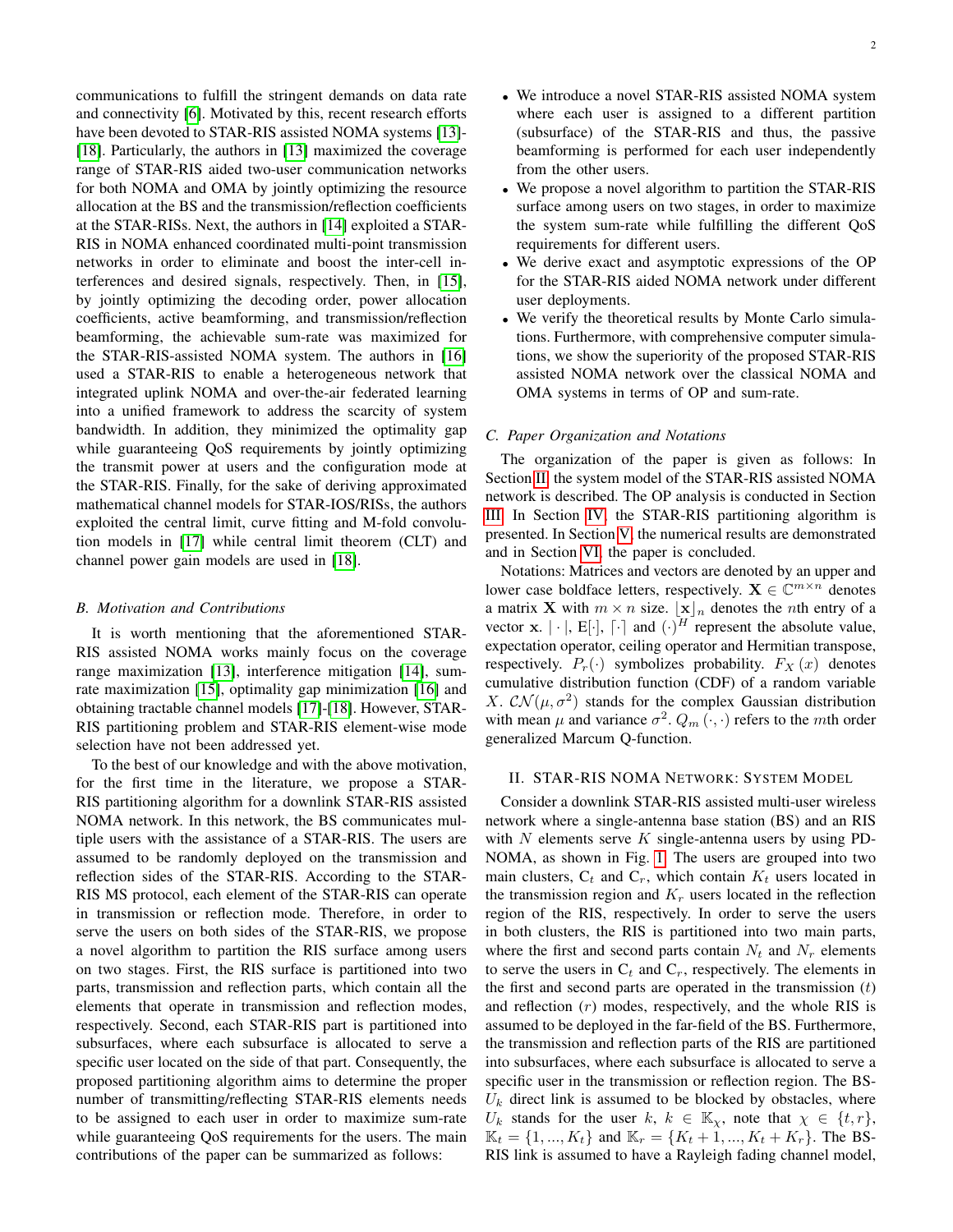<span id="page-2-0"></span>

Fig. 1: An STAR-RIS aided multi-user downlink communication system model.

where  $h^i \in \mathbb{C}^{N_{\chi}^i \times 1}$  denotes the BS-*i*th subsurface channel vector,  $N_{\chi}^{i}$  refers to the number of elements that belong to the *i*th subsurface in the transmission or reflection part of the RIS, and  $\lfloor \mathbf{h}^i \rfloor_n = h^{i,n}$ . Here,  $h^{i,n} = \sqrt{L_{BS}} \zeta^{i,n}_\chi e^{-j \tilde{\phi}^{i,n}_\chi}$ , where  $L_{BS}$ ,  $\zeta_{\chi}^{i,n}$ , and  $\phi_{\chi}^{i,n}$  denote the path gain, channel amplitude, and channel phase, respectively, and  $h^{i,n} \sim \mathcal{CN}(0, L_{BS})$ . Likewise, the RIS- $U_k$  link is assumed to have Rayleigh fading channel model, where the channel vector between the ith subsurface in the transmission or reflection part of the RIS and  $U_k$  is denoted by  $\mathbf{g}_{\chi,k}^i$ , where  $\lfloor \mathbf{g}_{\chi,k}^i \rfloor_n = g_{\chi,k}^{i,n}$  and  $\chi \in \{t, r\}.$ Here,  $g_{\chi,k}^{i,n} = \sqrt{L_{SU,\chi,k}} \eta_{\chi,k}^{i,n} e^{-j\varphi_{\chi,k}^{i,n}}$ , where  $L_{SU,\chi,k}$ ,  $\eta_{\chi,k}^{i,n}$ , and  $\varphi_{\chi,k}^{i,n}$  denote the path gain, channel amplitude, and channel phase, respectively, and  $g_{\chi,k}^{i,n} \sim \mathcal{CN}(0, L_{SU,\chi,k})$ . The transmission/reflection coefficients for the ith subsurface in the transmission or reflection part of the RIS are denoted by the entries of the diagonal matrix  $\Theta^i_{\chi} \in \mathbb{C}^{N^i_{\chi} \times N^i_{\chi}}$ , for the *n*th element we have  $\lfloor \Theta^i_{\chi} \rfloor_n = \beta^{i,n}_{\chi} e^{j \theta^{i,n}_{\chi}}$ , where  $\theta^{i,n}_{\chi} \in [0, 2\pi)$  and  $\beta^{i,n}_{\chi} = 1$ , under the full transmission/reflection assumption.

Considering PD-NOMA, the BS transmits the signal  $x$ , which superimposes the  $K_t$  and  $K_r$  users' symbols, as follows:

$$
x = \sum_{k=1}^{K} \sqrt{a_k P} x_k
$$
  
= 
$$
\sum_{k=1}^{K_t} \sqrt{a_k P} x_k + \sum_{k=K_t+1}^{K_t+K_r} \sqrt{a_k P} x_k,
$$
 (1)

where P is the BS transmit power,  $x_k$  and  $a_k$  are the user k's symbol and power allocation factor, respectively,  $E\left[|x_k|^2\right] =$ 1,  $\sum_{k=1}^{K} a_k = 1$ . The users are ordered according to their channel gains as  $\{U_1, ..., U_{K_t}, U_{K_t+1}, ..., U_{K_t+K_r}\}$ , where  $U_1$ and  $U_{K_t+K_r}$  are the users with the weakest and strongest channel gains, respectively. Thus, the power allocation coefficients are ordered as  $a_1 \geq \ldots \geq a_k \geq \ldots \geq a_K$ . By using the SIC process, each user first decodes all strongest signals' users and subtracts them from the received signal, and finally, it decodes its own message. Specifically, the kth user cancels the interfered signals from  $U_1, ..., U_{k-1}$  and treats  $U_{k+1}, ..., U_K$  as interference. Accordingly, considering successful SIC process at the kth user, the received signal can be expressed as

<span id="page-2-1"></span>
$$
y_{k} = \underbrace{\left(\mathbf{g}_{\chi,k}^{k}\right)^{T} \mathbf{\Theta}_{\chi}^{k} \mathbf{h}_{\chi}^{k} \sqrt{a_{k} P x_{k}}}_{\text{Desired signal term}} + \underbrace{\left(\mathbf{g}_{\chi,k}^{k}\right)^{T} \mathbf{\Theta}_{\chi}^{k} \mathbf{h}_{\chi}^{k}}_{\text{User-interference term}} + \underbrace{\sum_{i \in \mathbb{K}_{\chi}} \left(\mathbf{g}_{\chi,k}^{i}\right)^{T} \mathbf{\Theta}_{\chi}^{i} \mathbf{h}_{\chi}^{i} x}_{\text{Subsurface-interference term}}
$$
\n(2)

where the first three terms in [\(2\)](#page-2-1) denote the desired signal of the kth user, the interference of other users, and the subsurfaces mutual interference within the transmission or reflection part of the RIS, respectively, while  $n_k$  denotes the complex additive white Gaussian noise (AWGN) sample with zero mean and variance  $\sigma_k^2$  at the kth user,  $n_k \sim \mathcal{CN}(0, \sigma_k^2)$ . By letting  $r_{\chi,k}^k = \left(\mathbf{g}_{\chi,k}^k\right)^T \mathbf{\Theta}_\chi^k \mathbf{h}_\chi^k$ ,  $r_{\chi,k}^i = \left(\mathbf{g}_{\chi,k}^i\right)^T \mathbf{\Theta}_\chi^i \mathbf{h}_\chi^i$ ,  $\sigma_k^2 = \sigma^2$ , and defining  $\rho = \frac{P}{\sigma^2}$  is the transmit SNR, then the signal-to-interference-plus-noise ratio (SINR) for user  $k$ to detect user j's signal  $\gamma_k^j$ ,  $\{j \le k, j \ne K\}$ , can be obtained from [\(2\)](#page-2-1) as

$$
\gamma_{k}^{j} = \frac{\rho \left| r_{\chi,k}^{k} \right|^{2} a_{j}}{\rho \left| r_{\chi,k}^{k} \right|^{2} \sum_{l=j+1}^{K} a_{l} + \rho \left| \sum_{\substack{i \in \mathbb{K}_{\chi} \\ i \neq k}} r_{\chi,k}^{i} \right|^{2} + 1}.
$$
 (3)

In order to assure that each subsurface i serves user  $k = i$ , its phase shifts are adjusted to remove the overall BS-STAR-RIS-U<sub>k</sub> channel phases and maximize  $\gamma_k^j$  as follows:

<span id="page-2-4"></span><span id="page-2-3"></span><span id="page-2-2"></span>
$$
\theta_{\chi}^{k,n} = \phi_{\chi}^{k,n} + \varphi_{\chi,k}^{k,n},\tag{4}
$$

by considering [\(4\)](#page-2-2),  $|r_{\chi,k}^k|$ 2 and  $\sum_{\substack{i \in \mathbb{K}_\chi \\ i \neq k}}$  $r_{\chi,k}^i\big|$  $2$  can be reexpressed, respectively, as

$$
\left| r_{\chi,k}^{k} \right|^2 = \left| \sqrt{L_k} \sum_{n=1}^{N_{\chi}^{k}} \zeta_{\chi}^{k,n} \eta_{\chi,k}^{k,n} \right|^2, \tag{5}
$$

$$
\bigg| \sum_{\substack{i \in \mathbb{K}_X \\ i \neq k}} r_{\chi,k}^i \bigg|^2 = \bigg| \sqrt{L_k} \sum_{\substack{i \in \mathbb{K}_X \\ i \neq k}} \sum_{n=1}^{N_X^i} \zeta_X^{i,n} \eta_{\chi,k}^{i,n} e^{j \Phi_{\chi,k}^{i,n}} \bigg|^2, \quad (6)
$$

where  $\Phi_{\chi,k}^{i,n} = \theta_{\chi}^{i,n} - \phi_{\chi}^{i,n} - \varphi_{\chi,k}^{i,n}$ ,  $L_k = L_{BS} L_{SU,\chi,k}$  is the overall path gain of the BS-STAR-RIS- $U_k$  link, which can be expressed as

$$
L_k = \frac{\rho_0^2}{d_{BS}^{\alpha_{BS}} d_{SU,\chi,k}^{\alpha_{SU}}}
$$
 (7)

Here,  $d_{BS}$  is the distance between the BS and STAR-RIS and  $d_{SU,\chi,k}$  is the distance between the STAR-RIS and the kth user in the transmission or reflection group. Additionally,  $\rho_0$ ,  $\alpha_{BS}$ , and  $\alpha_{SU}$  are the path gain at a reference distance of 1 meter, the path loss exponents associated with the BS-STAR-RIS and the STAR-RIS- $U_k$  links, respectively.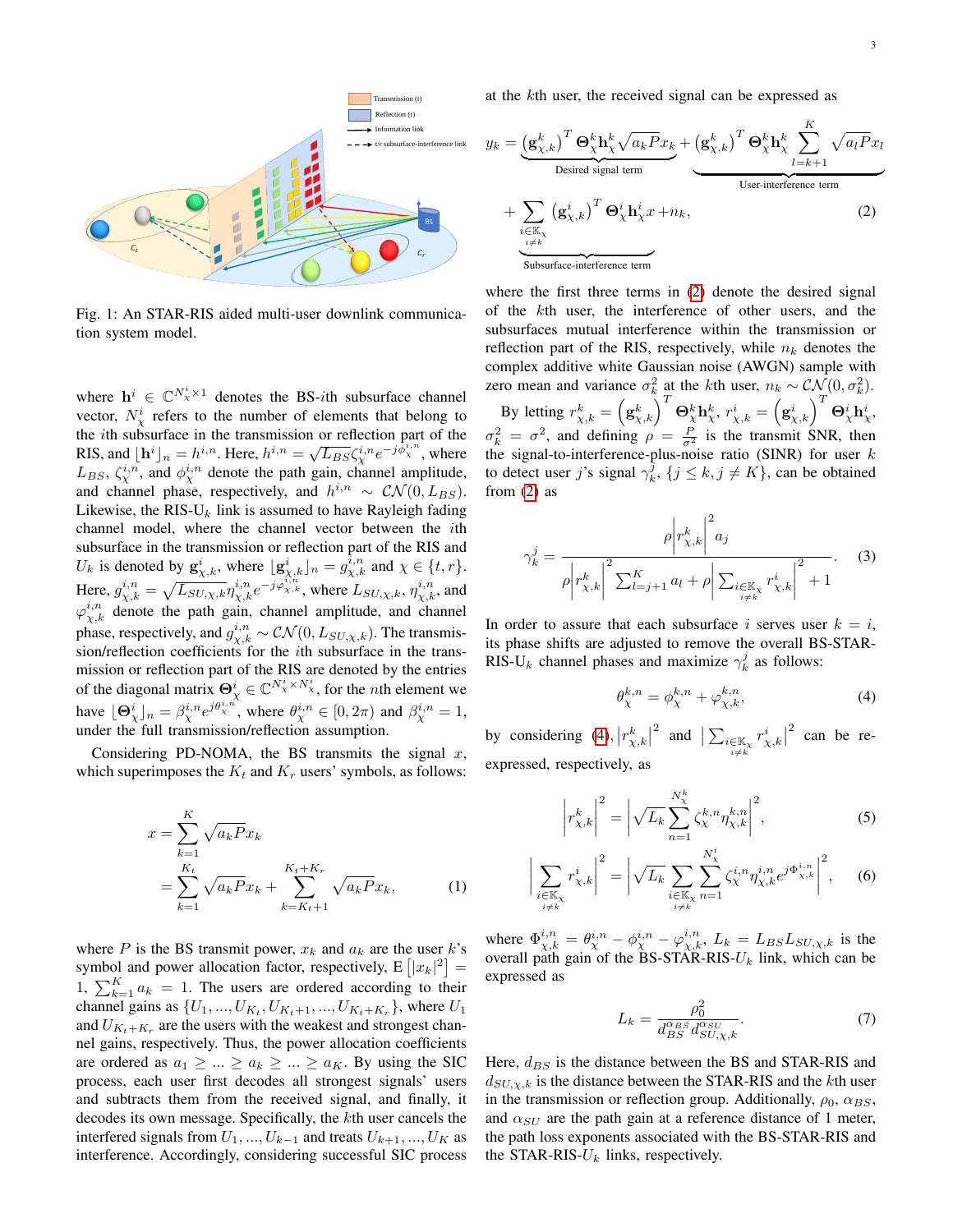By considering SIC, the SINR expression for user  $k, k > 1$ , after successfully detecting and subtracting the  $k - 1$  users' signals before it, can be obtained as

$$
\gamma_{k} = \frac{\rho \left| r_{\chi,k}^{k} \right|^{2} a_{k}}{\rho \left| r_{\chi,k}^{k} \right|^{2} \sum_{l=k+1}^{K} a_{l} + \rho \left| \sum_{\substack{i \in \mathbb{K}_{\chi} \\ i \neq k}} r_{\chi,k}^{i} \right|^{2} + 1}.
$$
 (8)

For the Kth user, we have

$$
\gamma_K = \frac{\rho \left| r_{\chi,K}^K \right|^2 a_K}{\rho \left| \sum_{\substack{i \in \mathbb{K}_\chi \\ i \neq K}} r_{\chi,K}^i \right|^2 + 1}.
$$
\n(9)

Considering the special case of  $(K_t, K_r) = (1, 1)$ , where one user is located in the transmission region and the other user is located in the reflection region, the SINR of the  $U_1$  to detect its own signal is given by

$$
\gamma_1 = \frac{\rho \left| r_{t,1}^1 \right|^2 a_1}{\rho \left| r_{t,1}^1 \right|^2 a_2 + 1},\tag{10}
$$

and the SINR of the  $U_2$  to detect the  $U_1$ 's signal is given by

$$
\gamma_2^1 = \frac{\rho \left| r_{r,2}^2 \right|^2 a_1}{\rho \left| r_{r,2}^2 \right|^2 a_2 + 1},\tag{11}
$$

finally, the SNR of the  $U_2$  to detect its own signal is given by

$$
\gamma_2 = \rho \bigg| r_{r,2}^2 \bigg|^2 a_2. \tag{12}
$$

### III. OUTAGE PROBABILITY ANALYSIS

<span id="page-3-0"></span>In order to reveal its benefits, we examine the performance of the considered downlink STAR-RIS-assisted NOMA network analytically in terms of OP. In the following, we present the derivation of the exact and asymptotic expressions of the OP for the considered STAR-RIS aided NOMA network under different user deployments.

The OP of user  $k$  is the probability that the user cannot successfully detect and remove the signals of the  $k - 1$  users before it and/or cannot detect its own signal. Let  $\gamma_{th}^j$  denote the SINR threshold for user k to detect user j's signal,  $1 \leq$  $j \leq k$ , thus,  $E_{k \leftarrow j} = \left\{ \gamma_k^j < \gamma_{th}^j \right\}$  denotes the event that user k cannot detect user j's signal. Thus, the OP for user k can be obtained as

$$
OP_k = 1 - P_r \left( E_{k+1}^c \cap ... \cap E_{k+k}^c \right), \tag{13}
$$

where  $E_{k \leftarrow j}^c$  is the complement of the event  $E_{k \leftarrow j}$ .

Proposition 1. *The OP of the* k*th user is given by*

<span id="page-3-6"></span>
$$
OP_k(\varrho_k^*) = 1 - Q_{\frac{1}{2}} \left( \frac{\mu_k}{\nu_k}, \frac{\sqrt{\varrho_k^*}}{\nu_k} \right) + \left( \frac{u_k^2}{\nu_k^2 + u_k^2} \right)^{\frac{1}{2}} e^{\frac{\varrho_k^*}{2u_k^2}} e^{-\frac{\mu_k^2}{2(\nu_k^2 + u_k^2)}} \times Q_{\frac{1}{2}} \left( \frac{\mu_k}{\nu_k} \sqrt{\frac{u_k^2}{\nu_k^2 + u_k^2}}, \sqrt{\frac{\varrho_k^*(\nu_k^2 + u_k^2)}{\nu_k^2 u_k^2}} \right), \quad (14)
$$

where 
$$
\varrho_j^* = \max_{j=1,...,k} \{ \varrho_j \}, \ \varrho_j = \frac{\gamma_{th}^j}{\rho a_j - \rho \gamma_{th}^j \sum_j} , \ \mu_k = \frac{\pi}{4} \sqrt{L_k} N_{\chi}^k,
$$
  
\n $\sum_j = \sum_{l=j+1}^K a_l, \ \nu_k = \sqrt{\left(1 - \frac{\pi^2}{16}\right) L_k N_{\chi}^k}$  and  $u_k = \sqrt{0.5 \rho \varrho_k^* L_k \left(N_{\chi} - N_{\chi}^k\right)}.$ 

*Proof.* See Appendix [A.](#page-7-0)

In order to gain further insights on the OP performance, we give the following Corollary.

<span id="page-3-3"></span>Corollary 1. *Considering the asymptotic behavior of OP, for*  $\rho \to \infty$ , *i.e.*,  $\rho_k^* \to 0$ , *OP is given by* 

<span id="page-3-2"></span>
$$
OP_k^{\infty} = \left(\frac{\tilde{u}_k^2}{\nu_k^2 + \tilde{u}_k^2}\right)^{\frac{1}{2}} e^{-\frac{\mu_k^2}{2\left(\nu_k^2 + \tilde{u}_k^2\right)}},\tag{15}
$$

*Proof.* The proof follows directly from Proposition 1 by considering that  $\varrho_k^* = 0$ , then we have  $Q_{\frac{1}{2}}\left(\frac{\mu_k}{\nu_k}, \frac{\sqrt{0}}{\nu_k}\right) = 1$ ,  $\tilde{u}_k =$  $\sqrt{0.5 \varrho_k^{\dagger} L_k \left(N_{\chi} - N_{\chi}^{k}\right)}$  and  $\varrho_k^{\dagger} = \max_{j=1,...,k} \left\{\frac{\gamma_{th}^{j}}{a_j - \gamma_{th}^{j} \sum_j \gamma_{th}^{j}}\right\}$  $\}$ .

<span id="page-3-7"></span>From Corollary 1, it can be noticed that the OP reaches an error floor due to subsurface-interference when the transmit SNR increases.

Proposition 2. *In the case of a two-user STAR-RIS assisted NOMA network,*  $(K_t, K_r) = (1, 1)$ *, as shown in Fig. [2\(](#page-4-0)a), the OP of the* k*th user can be expressed in closed-form as*

<span id="page-3-4"></span>
$$
OP_k = 1 - Q_{\frac{1}{2}}\left(\frac{\mu_k}{\nu_k}, \frac{\sqrt{\varrho_k^*}}{\nu_k}\right). \tag{16}
$$

*Here, considering the asymptotic behavior, for*  $\rho \to \infty$ *, i.e.,*  $\varrho_k^* \to 0$ , we have  $OP_k = 0$ .

*Proof.* See Appendix [B.](#page-8-18)

From Proposition 2, it can be noticed that in the case of a two-user STAR-RIS assisted NOMA network, since there is no subsurface-interference, the OP becomes zero in the high SNR region.

### IV. PARTITIONING ALGORITHM

<span id="page-3-5"></span><span id="page-3-1"></span>The objective of our partition algorithm is to find the proper number of transmitting/reflecting elements to be assigned to each user in order to maximize sum-rate and guarantee QoS requirements. In what follows, we present the partitioning algorithm considering different users' deployments.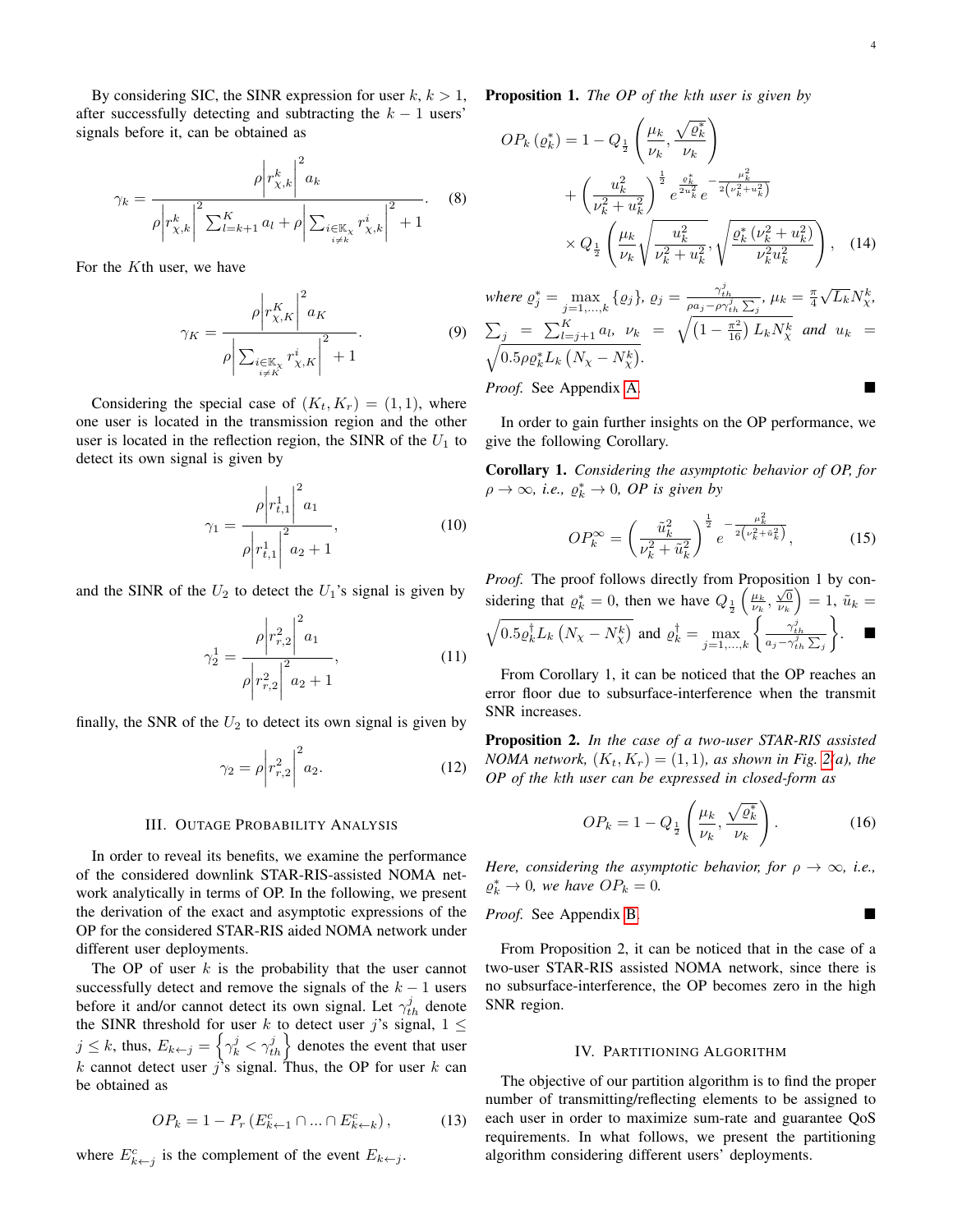<span id="page-4-0"></span>

Fig. 2: STAR-RIS aided multi-user downlink communication systems (a)  $(K_t, K_r) = (1, 1)$ . (b)  $(K_t, K_r) = (2, 1)$ . (c)  $(K_t, K_r) = (1, 2).$ 

### *A. Multi-user STAR-RIS assisted NOMA system*

In the case of a multi-user STAR-RIS assisted NOMA system, our partitioning algorithm is carried out in two stages. First, the STAR-RIS surface is partitioned into two parts, transmission and reflection parts, which contain all the elements that operate in transmission and reflection mode, respectively. Second, each STAR-RIS part is partitioned into subsurfaces, where each subsurface is allocated to serve a specific user located on the side of that part. In the following, both stages are explained in detail.

At the first stage, we assign temporary numbers of transmitting  $(\tilde{N}_t)$  and reflecting  $(\tilde{N}_r)$  STAR-RIS elements for the transmission and reflection STAR-RIS parts, respectively. Furthermore, the mode of the remaining STAR-RIS elements  $(N - \tilde{N}_t - \tilde{N}_r)$  will be selected further according to sum-rate and QoS requirements.  $\tilde{N}_t$  and  $\tilde{N}_r$  can be simply calculated, respectively as  $\tilde{N}_t = K_t N_{thr}$  and  $\tilde{N}_r = K_r N_{thr}$ , where  $N_{thr}$  is the minimum number of STAR-RIS elements that needs to be allocated to each user in order to protect it from the subsurface-interference. We use Algorithm 1 to obtain the value of  $N_{thr}$  [\[19\]](#page-8-19). Particularly, Algorithm 1 utilizes a probabilistic approach, where [\(15\)](#page-3-2) is used to obtain the probability that, for a given  $N_{thr}$ , the interference power is lower than the amplification power.

On the other hand, at the second stage, we aim to determine the proper number of transmitting/reflecting STAR-RIS elements that is required for each user to maximize the sumrate and guarantee QoS for individual users. To achieve this goal, at first, Algorithm 2 is used to determine the number of STAR-RIS elements that need to be added to  $N_{thr}$  in order to fulfill the QoS requirement  $R_k^{min}$  for each user. According to [\(5\)](#page-2-3), the cascaded channels' gains are proportionate with the number of transmitting or reflecting elements. Therefore, if the cascaded channels' gains are sorted as  $|r_{\chi,1}^{1}|$  $2 \leq ... \leq$  $\left| r_{\chi,k}^{k} \right|$  $2 \leq ... \leq |r^k_{\chi,K}|$ <sup>2</sup>, then the transmitting/reflecting STAR-RIS elements assigned for the users have to be also ordered as Algorithm 1 Determination of minimum number of STAR-RIS elements that needs to be allocated to each user  $(N_{thr})$ .

**Require:**  $L_{SU,\chi,k}, K, N, \epsilon$ .

- 1: Initialize  $N_{thr} = 1$ .
- 2: repeat
- 3:  $\mu_k = \frac{\pi}{4}$  $\sqrt{L_k} N_{thr}, \nu_k = \sqrt{\left(1 - \frac{\pi^2}{16}\right) L_k N_{thr}}, \ \tilde{u}_k =$  $\sqrt{0.5 \varrho_k^{\dagger} L_k (N-N_{thr})}.$
- 4: Obtain the asymptotic OP from [\(15\)](#page-3-2):

$$
OP_k^{\infty} = \left(\frac{\tilde{u}_k^2}{\nu_k^2 + \tilde{u}_k^2}\right)^{\frac{1}{2}} e^{-\frac{\mu_k^2}{2\left(\nu_k^2 + \tilde{u}_k^2\right)}}
$$
  
5:  $N_{thr} = N_{thr} + 1$ .

- 6: while  $OP_k^{\infty} \leq \epsilon$  and  $KN_{thr} \leq N$ .
- 7: **return**  $N_{thr} = N_{thr} 1$ .

Algorithm 2 Determination of proper number of transmitting/reflecting STAR-RIS elements to be assigned to  $U_k$   $(N_X^k)$ .

- Require:  $N_{thr}$ ,  $R_k^{min}$ .
- 1: Initialize  $N_{\chi}^k = N_{\chi}^{k-1}$ . If  $k = 1$ , then  $N_{\chi}^1 = N_{thr}$ .
- 2: repeat
- 3: Obtain the Ergodic rate in the high SNR values:  $R_k = \mathrm{E}\left[\log_2\left(1+\gamma_k^k\right)\right]$ . Perform the expectation over  $10^4$ random channel realizations.
- 4:  $N_{\chi}^{k} = N_{\chi}^{k} + 1.$
- 5: while  $R_k \leq R_k^{min}$ .
- 6: **return**  $N_{\chi}^{k} = N_{\chi}^{k} 1$ .

 $N_\chi^1 \leq ... \leq N_\chi^k \leq ... \leq N_\chi^K$ , which is ensured by Algorithm 2. Next, in order to maximize the sum-rate, the remaining STAR-RIS elements are added to the closest user to the BS,  $U_K$ , which can eliminate the interference of all other users. At the end, the proper values of  $N_t$  and  $N_t$  are updated, respectively as  $N_t = \sum_{k=1}^{K_t} N_t^k$  and  $N_r = \sum_{k=K_t+1}^{K} N_r^k$ .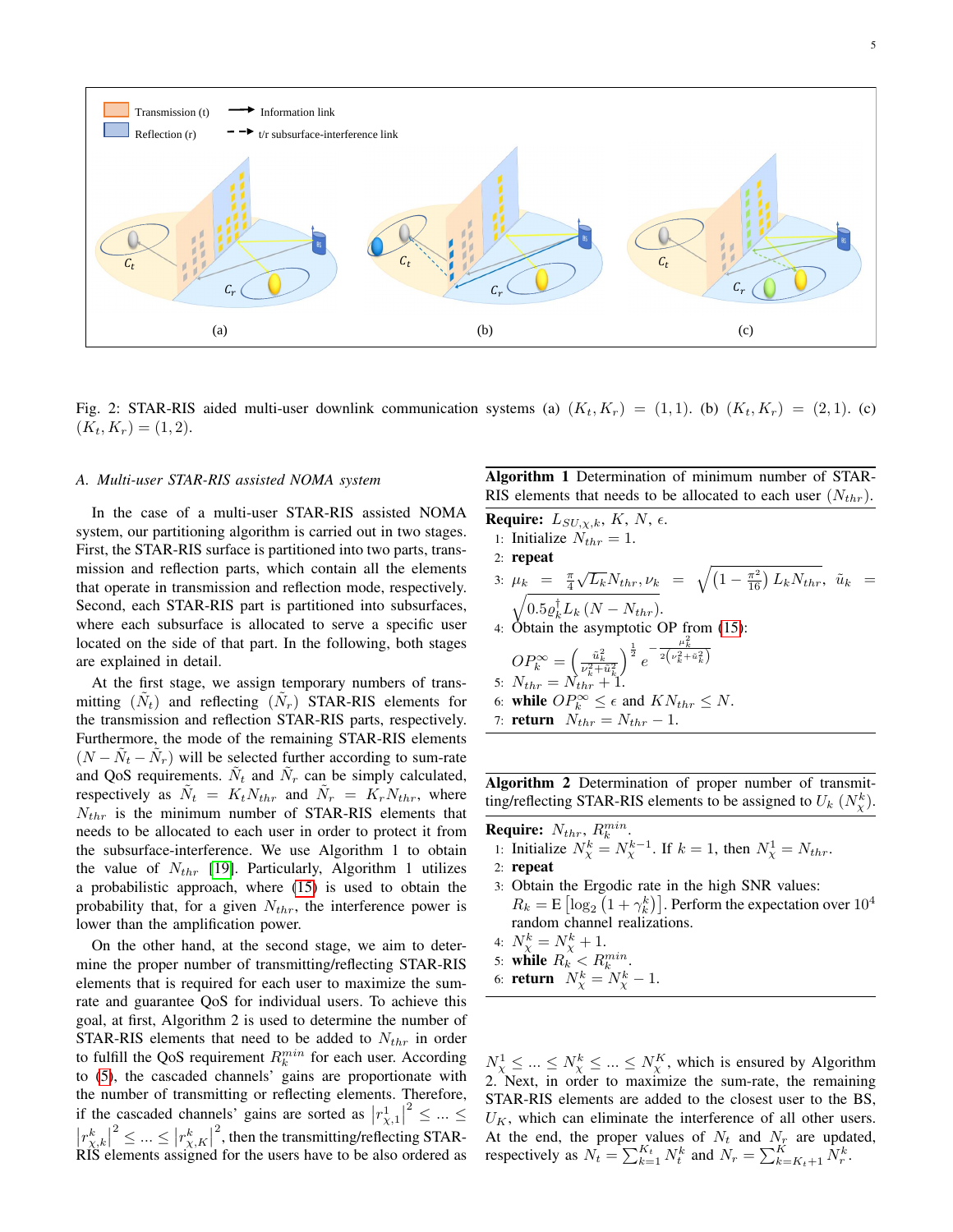<span id="page-5-1"></span>

| User locations                | Case 1: $U_1$ is located in $C_t$ and $U_2$ is located in $C_r$ .<br>Case 2: $U_1$ and $U_2$ are located in $C_t$ , and $U_3$ is located in $C_r$ .<br>Case 3: $U_1$ is located in $C_t$ , and $U_2$ and $U_3$ are located in $C_r$ . |
|-------------------------------|---------------------------------------------------------------------------------------------------------------------------------------------------------------------------------------------------------------------------------------|
| Power allocation coefficients | Case 1: $(a_1, a_2) = (0.6, 0.4)$<br>Case 2: $(a_1, a_2, a_3) = (0.6, 0.3, 0.1)$<br>Case 3: $(a_1, a_2, a_3) = (0.6, 0.3, 0.1)$                                                                                                       |
| Target threshold SINR values  | Case 1: $(\gamma_{th}^1, \gamma_{th}^2) = (1, 1)$<br>Case 2: $(\gamma_{th}^1, \gamma_{th}^2, \gamma_{th}^3) = (0.7, 0.7, 0.7)$<br>Case 3: $(\gamma_{th}^1, \gamma_{th}^2, \gamma_{th}^3) = (0.5, 0.5, 0.3)$                           |
| Distances (in meters)         | Case 1: $(d_{BS}, d_{SU,t,1}, d_{SU,r,2}) = (50, 50, 40)$<br>Case 2: $(d_{BS}, d_{SU,t,1}, d_{SU,t,2}, d_{SU,r,3}) = (20, 50, 40, 30)$<br>Case 3: $(d_{BS}, d_{SU,t,1}, d_{SU,r,2}, d_{SU,r,3}) = (20, 50, 40, 30)$                   |

TABLE I: Parameters used in simulations for the three cases.

### *B. Two-user STAR-RIS assisted NOMA system*

As shown in Fig. [2\(](#page-4-0)a), for the case of a two-user STAR-RIS assisted NOMA system, one user is located in  $C_t$  and the other user is located in  $C_r$ . Since, in this case, there is no subsurface interference, we skip the first stage of the partitioning process and start directly from the second one. That is, Algorithm 2 is directly applied to fulfill the QoS requirement for  $U_1$ , with  $N_{thr} = 1$  and [\(10\)](#page-3-3) is used to obtain  $\gamma_k^k$ . Next, the remaining elements need to be allocated to  $U_2$ , assuming N is large enough to fulfill both users' QoS requirements.

### V. NUMERICAL RESULTS

<span id="page-5-0"></span>In this section, the performance of the considered downlink STAR-RIS-assisted multi-user wireless networks is presented via computer simulations in order to validate our theoretical analysis. We consider three cases,  $(K_t, K_r) = (1, 1)$ ,  $(K_t, K_r) = (2, 1)$  and  $(K_t, K_r) = (1, 2)$ , which shown in Figs. [2\(](#page-4-0)a)-(c), respectively. For each case, user locations, power allocation coefficients, corresponding target threshold SINR values, distances between the BS and STAR-RIS, and STAR-RIS and users are given in Table [I.](#page-5-1) For all cases, the path gain at a reference distance of 1 meter is assumed as  $\rho_0 = -30$  dB and the path loss exponents associated with the BS-STAR-RIS and the STAR-RIS-User links are given as  $(\alpha_{BS}, \alpha_{SU}) = (2, 2)$  unless otherwise stated. Furthermore, we compare the proposed system with two benchmark systems, namely the classical OMA and PD-NOMA systems by considering the same simulation parameters. Particularly, for the classical PD-NOMA system, we use the same power allocation that we use in the proposed system. On the other side, for the classical OMA system, we use the time division multiple access (TDMA) scheme, where the time slot allocation equals the power allocation in NOMA case; therefore, we always have the time slots  $t_1 = a_1$ ,  $t_2 = a_2$ , and  $t_3 = a_3$ . For the benchmark systems, the  $BS-U_k$  path gain is obtained as  $L_k = \frac{\rho_0}{d_k^{\alpha}}$ , where  $d_k$  is the BS- $U_k$  distance and  $\alpha = 3.5$  [\[21\]](#page-8-20).

## *A. Case 1:*  $(K_t, K_r) = (1, 1)$

Figs. [3](#page-5-2) and [4](#page-5-3) show the OP and sum-rate performance of the STAR-RIS assisted NOMA network for different number of STAR-RIS elements  $N \in \{64, 128, 256\}$ , respectively. According to Algorithm 2, the number of the transmitting STAR-RIS elements for  $U_1$  and the number of the reflecting STAR-RIS elements for  $U_2$  are determined, respectively as

<span id="page-5-2"></span>

Fig. 3: The outage probability versus  $P$  for different  $N$  in the case of  $(K_t, K_r) = (1, 1)$ .

<span id="page-5-3"></span>

Fig. 4: The sum-rate versus  $P$  for different  $N$  in the case of  $(K_t, K_r) = (1, 1).$ 

 $N_t^1 = \{26, 51, 102\}$  and  $N_r^2 = \{38, 77, 154\}$ . As seen from Fig. [3,](#page-5-2) our theoretical result in [\(16\)](#page-3-4) using the CLT is considerably accurate for increasing  $N$  values. In addition, the OP performance enhances as number of STAR-RIS elements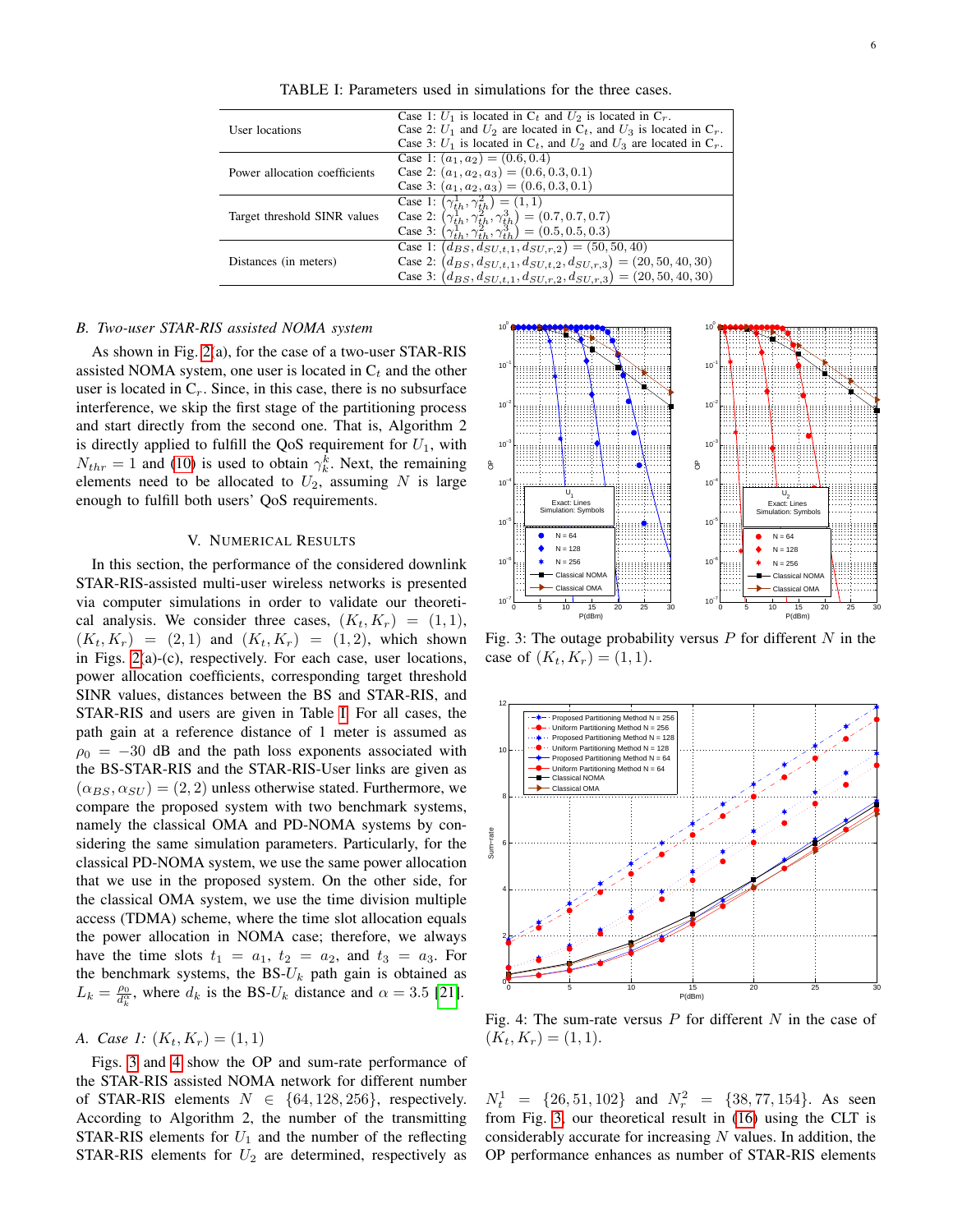increases. For instance, to achieve  $OP_1 = 10^{-3}$ , 10 dBm and 5 dBm gain advantages are obtained in  $P$  for  $N = 128$ over  $N = 64$  and  $N = 256$  over 128, respectively. On the other hand, to achieve  $OP_2 = 10^{-3}$ , about 7.5 dBm and 7 dBm gain advantages are observed in  $P$  for  $N = 128$ over  $N = 64$  and  $N = 256$  over 128, respectively. We can clearly notice from Fig. [4](#page-5-3) that the sum-rate proportionally increases as  $P$  increases. This is because the sum-rate depends remarkably on the strongest user  $(U_2)$  and in this case,  $U_2$ does not suffer from any subsurface-interference. In addition, the proposed partitioning method outperforms the uniform partitioning method. Also, from both figures, we can see the superiority of our proposed system over the classical NOMA and OMA particularly by increasing the total number of the elements of STAR-RIS.

### *B. Case 2:*  $(K_t, K_r) = (2, 1)$

Figs. [5](#page-6-1) and [6](#page-6-2) demonstrate the performance of the STAR-RIS assisted NOMA network in terms of OP and sum-rate, respectively for different number of STAR-RIS elements. The number of transmitting/reflecting STAR-RIS elements assigned for each user is provided in Table [II.](#page-6-3) It can be seen from Fig. [5](#page-6-1) that when P increases, the  $OP_1$  and  $OP_2$  reach an error floor due to subsurface-interference. On the other hand,  $OP_3$  does not reach error floor since  $U_3$  does not suffer from any subsurface-interference. Compared to the classical NOMA and OMA, the proposed system is always better for  $U_3$  in the whole P range as well as  $U_1$  and  $U_2$  except in the high P regime. As shown in Fig. [6,](#page-6-2) the sum-rate still proportionally increases as  $P$  increases since the strongest user  $(U_3)$  does not suffer from the subsurface-interference. Furthermore, the STAR-RIS requires about  $N = 90$  and  $N = 150$  elements to outperform classical OMA and classical NOMA, respectively.

### *C. Case 3:*  $(K_t, K_r) = (1, 2)$

Figs. [7](#page-7-1) and [8](#page-7-2) present the OP and sum-rate performance of the STAR-RIS assisted NOMA network for different number of STAR-RIS elements. The number of transmitting/reflecting STAR-RIS elements assigned for each user is provided in Table [III.](#page-7-3) From Fig. [7,](#page-7-1) it is clearly observed that the  $OP<sub>2</sub>$  and  $OP<sub>3</sub>$  reach an error floor due to subsurface-interference. On the other hand, the  $OP_1$  does not reach error floor since  $U_1$  does not suffer from any subsurface-interference. As seen from Fig. [8,](#page-7-2) the sum-rate saturates in the high  $P$  region. This is because the strongest user  $(U_3)$  suffers from subsurface-interference, which significantly affect the sum-rate performance. The proposed partitioning approach is also superior to the uniform partitioning approach. Although classical NOMA and OMA outperform the proposed system in the high SNR region, with a large number of STAR-RIS elements, the proposed system can outperform both classical systems. For instance, the proposed system requires more than  $N = 390$  elements to outperform both classical systems.

### VI. CONCLUSION

<span id="page-6-0"></span>In this work, we have proposed a STAR-RIS-assisted NOMA network where the MS operating protocol is utilized

<span id="page-6-3"></span>TABLE II: Number of STAR-RIS elements assigned for each user in Case 2 when  $N \in \{60, 90, 120, 150\}.$ 

| Ν   |    |    |    | $N_t$ | $N_r$ |
|-----|----|----|----|-------|-------|
| 60  | 16 | 20 | 24 | 36    | 24    |
| 90  | 24 | 30 | 36 | 54    | 36    |
| 120 | 32 | 40 | 48 | 72    | 48    |
| 150 | 36 | 50 | 64 | 86    | 64    |

<span id="page-6-1"></span>

Fig. 5: The outage probability versus  $P$  for different  $N$  in the case of  $(K_t, K_r) = (2, 1)$ .

<span id="page-6-2"></span>

Fig. 6: The sum-rate versus  $P$  for different  $N$  in the case of  $(K_t, K_r) = (2, 1).$ 

to extend the coverage area of classical RIS. Next, we have designed a novel STAR-RIS partitioning algorithm to serve NOMA users on both sides of the STAR-RIS. The proposed algorithm aims to determine the proper number of transmitting/reflecting STAR-RIS elements that requires to be allocated to each user to maximize the sum-rate while fulfilling the QoS requirement. For different NOMA user deployments, we have provided a closed-form expression of the exact OP. Then, a asymptotic analysis has been conducted in order to study the system performance at the high SNR. We note that the OP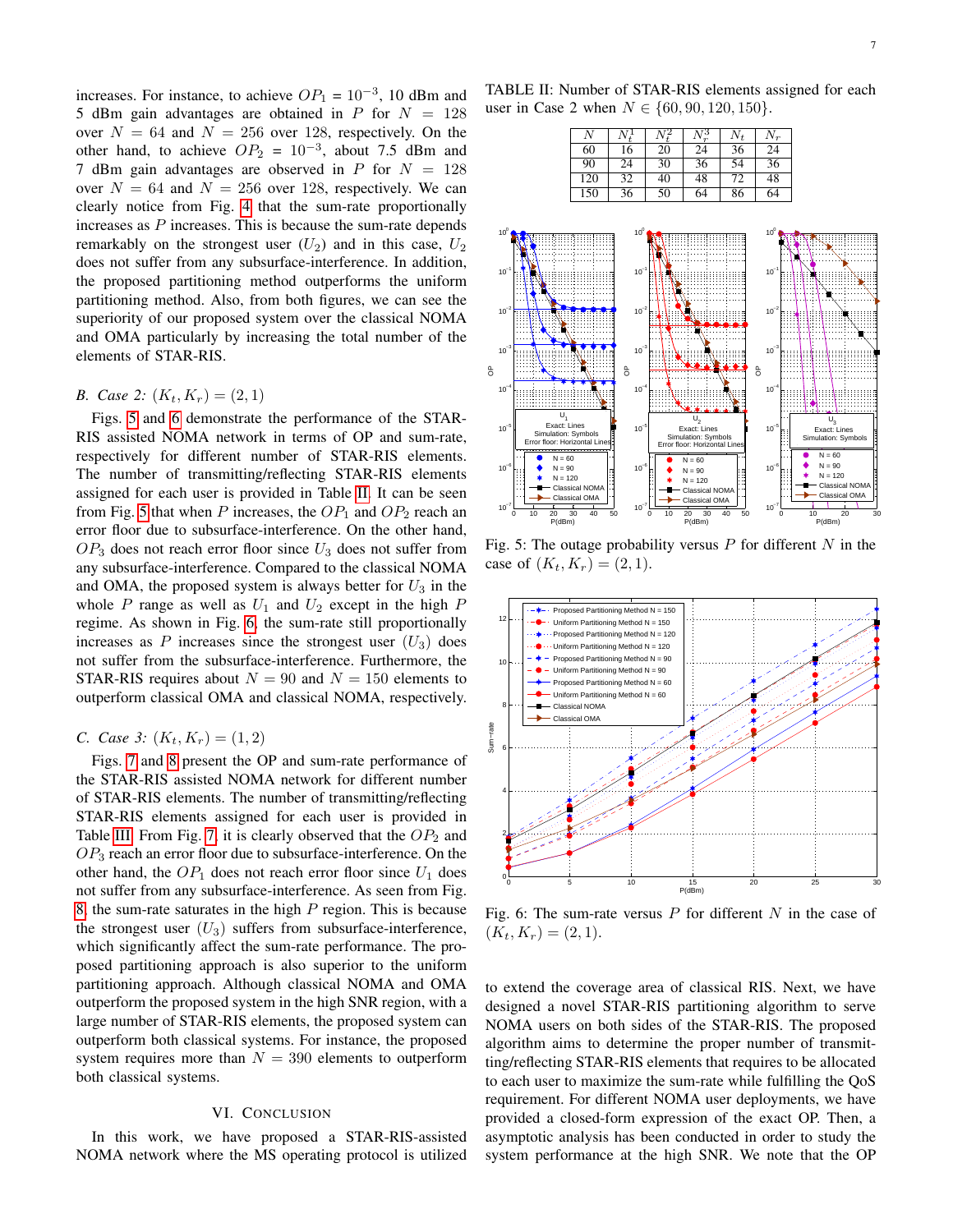<span id="page-7-3"></span>TABLE III: Number of STAR-RIS elements assigned for each user in Case 3 when  $N \in \{60, 90, 120, 180\}.$ 

| N   |    |     |     | $N_t$ | $N_r$ |
|-----|----|-----|-----|-------|-------|
| 60  | 16 | 20  | 24  | 16    | 44    |
| 90  | 19 | 30  | 41  | 19    | 71    |
| 120 | 22 | 40  | 58  | 22    | 98    |
| 180 | 35 | 60  | 85  | 35    | 145   |
| 390 | 52 | 130 | 208 | 52    | 338   |

<span id="page-7-1"></span>

Fig. 7: The outage probability versus  $P$  for different  $N$  in the case of  $(K_t, K_r) = (1, 2)$ .

<span id="page-7-2"></span>

Fig. 8: The sum-rate versus  $P$  for different  $N$  in the case of  $(K_t, K_r) = (1, 2).$ 

reaches an error floor in the high SNR region due to the impact of the STAR-RIS's subsurface-interference and it can be reduced by increasing the number of STAR-RIS elements. Finally, simulation results have validated that the proposed partitioning algorithm outperforms the uniform partitioning algorithm. Moreover, the proposed system can achieve better performance in terms of OP and sum-rate than the classical NOMA and OMA. We conclude that the use of STAR-RIS NOMA has the potential to provide an enhanced version of classical NOMA systems, where unlike the classical RIS, the STAR-RIS doubled the coverage area. Furthermore, in addition to the STAR-RIS MS mode, our proposed partitioning scheme has added more degrees of freedom to the system design, compared to the classical PD-NOMA protocol, by flexibly and dynamically allocating the physical resources (STAR-RIS elements) among users. In the future, we extend the proposed system to STAR-RIS aided NOMA networks with multiple antennas.

### <span id="page-7-4"></span><span id="page-7-0"></span>APPENDIX A PROOF OF PROPOSITION 1

By considering [\(3\)](#page-2-4),  $E_{k \leftarrow j}^c$  can be expressed as

$$
E_{k \leftarrow j}^{c} = \left\{ \frac{\rho \left| r_{\chi,k}^{k} \right|^{2} a_{j}}{\rho \left| r_{\chi,k}^{k} \right|^{2} \sum_{j} + \rho \left| \sum_{\substack{i \in \mathbb{K}_{\chi} \\ i \neq k}} r_{\chi,k}^{i} \right|^{2} + 1} > \gamma_{th}^{j} \right\}
$$

$$
=^{(c)} \left\{ \left| r_{\chi,k}^{k} \right|^{2} > \rho \varrho_{j} \left| \sum_{\substack{i \in \mathbb{K}_{\chi} \\ i \neq k}} r_{\chi,k}^{i} \right|^{2} + \varrho_{j} \right\}, \qquad (17)
$$

where  $\sum_j = \sum_{l=j+1}^K a_l$ ,  $\varrho_j = \frac{\gamma_{th}^j}{\rho a_j - \rho \gamma_{th}^j \sum_j}$  and the step (c) is obtained under the condition of  $a_j > \gamma_{th}^i \sum_{l=j+1}^K a_l$ . Now, substituting [\(17\)](#page-7-4) into [\(13\)](#page-3-5) and defining  $\rho_j^* = \max_{j=1,\dots,k} {\varrho_j},$ then the OP of the kth user can be stated as

$$
OP_k = 1 - P_r \left( \left| r_{\chi,k}^k \right|^2 > \rho \varrho_k^* \left| \sum_{\substack{i \in \mathbb{K}_\chi \\ i \neq k}} r_{\chi,k}^i \right|^2 + \varrho_k^* \right)
$$

$$
= P_r \left( \left| r_{\chi,k}^k \right|^2 < \rho \varrho_k^* \left| \sum_{\substack{i \in \mathbb{K}_\chi \\ i \neq k}} r_{\chi,k}^i \right|^2 + \varrho_k^* \right)
$$

$$
= F_{R_k}(\varrho_k^*).
$$
(18)

Here,  $R_k = |r_{\chi,k}^k|$  $\frac{2}{\rho} - \rho \varrho_k^* \big| \sum_{\substack{i \in \mathbb{K}_\chi \ i \neq k}}$  $r_{\chi,k}^i$ |  $\begin{vmatrix} 2 & = & r_{\chi,k}^k \end{vmatrix}$ <sup>2</sup> –  $\sqrt{\rho \varrho^*_k} \sum_{\substack{i\in \mathbb{K}_\chi \ i\neq k}}$  $r_{\chi,k}^i\big|$  $2$ . It is worth noting that the BS-STAR-RIS- $U_k$  cascaded channel gains are sorted as  $|r_{\chi,1}^{1}|$  $2^{2} \leq ... \leq$  $|r_{\chi,k}^k|$  $\vert x^2 \leq ... \leq \vert x^k_{\chi,K} \vert$ <sup>2</sup>, where this users' order can be always guaranteed by allocating the proper START-RIS elements for each user.

Noting  $\zeta^{i,n}_\chi$  and  $\eta^{i,n}_{\chi,k}$  are independently Rayleigh distributed random variables (RVs) with a mean  $E\left[\zeta^{i,n}_\chi\right] = E\left[\eta^{i,n}_{\chi,k}\right] =$  $\sqrt{\pi}$  $\frac{\sqrt{\pi}}{2}$  and a variance VAR  $\left[\zeta^{i,n}_\chi\right] = \text{VAR}\left[\eta^{i,n}_{\chi,k}\right] = 1 - \frac{\pi}{4}$ . Then,  $\mathbb{E}\left[\zeta^{i,n}_{\chi}\eta^{i,n}_{\chi,k}\right]=\frac{\pi}{4}$  and VAR  $\left[\zeta^{i,n}_{\chi}\eta^{i,n}_{\chi,k}\right]=1-\frac{\pi^2}{16}$ . According to the CLT, for  $N_{\chi}^{k} >> 1$ , the cascaded channel  $r_{\chi,k}^{k}$  converges to Gaussian RV. Thus,

$$
r_{\chi,k}^k \sim \mathcal{N}\left(\frac{\pi}{4}\sqrt{L_k}N_{\chi}^k, \left(1 - \frac{\pi^2}{16}\right)L_k N_{\chi}^k\right). \tag{19}
$$